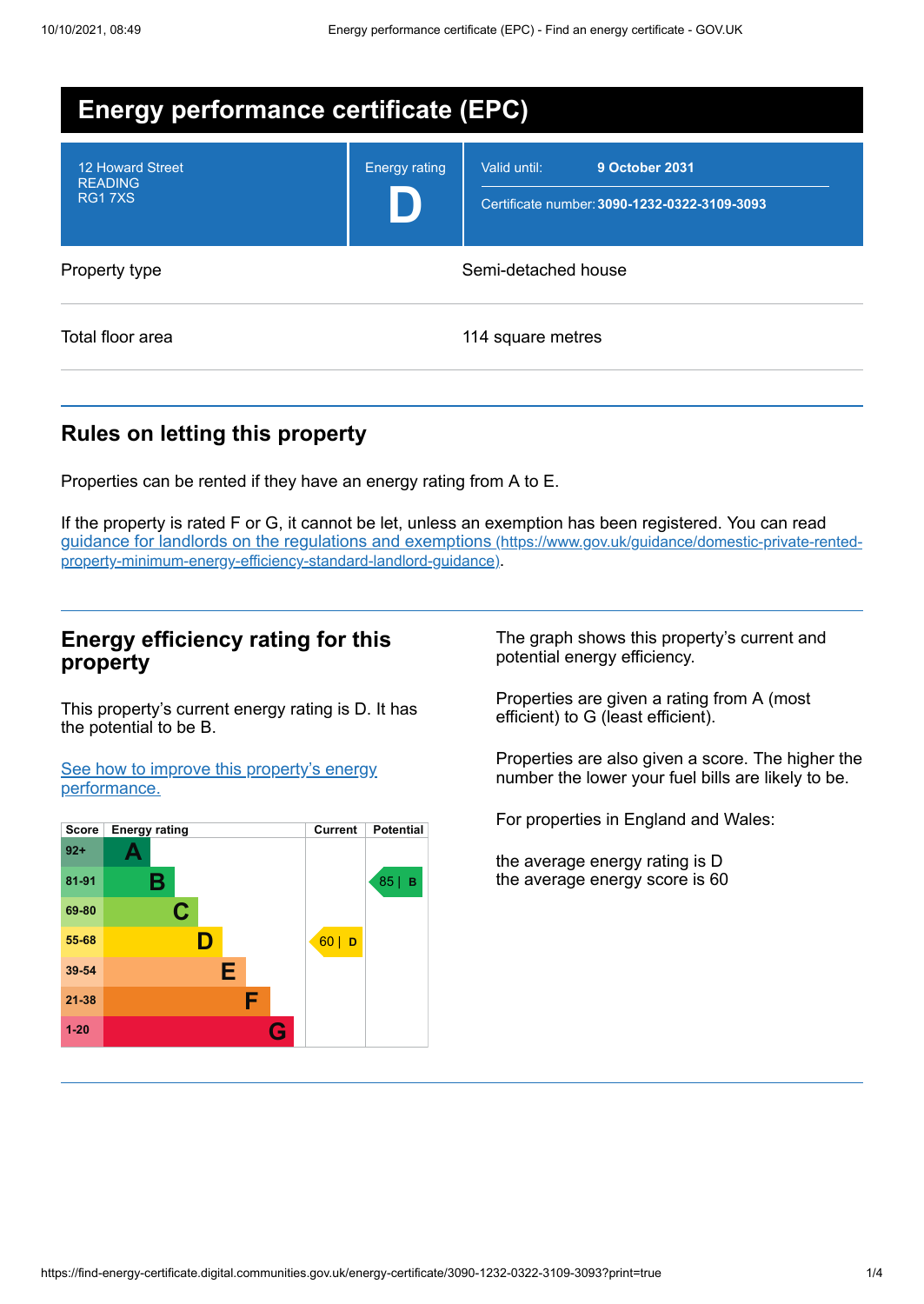# **Breakdown of property's energy performance**

This section shows the energy performance for features of this property. The assessment does not consider the condition of a feature and how well it is working.

Each feature is assessed as one of the following:

- very good (most efficient)
- good
- average
- poor
- very poor (least efficient)

When the description says "assumed", it means that the feature could not be inspected and an assumption has been made based on the property's age and type.

| <b>Feature</b>       | <b>Description</b>                             | Rating    |
|----------------------|------------------------------------------------|-----------|
| Wall                 | Solid brick, as built, no insulation (assumed) | Very poor |
| Roof                 | Pitched, no insulation (assumed)               | Very poor |
| Roof                 | Roof room(s), no insulation (assumed)          | Very poor |
| Window               | Fully double glazed                            | Average   |
| Main heating         | Boiler and radiators, mains gas                | Good      |
| Main heating control | Programmer, room thermostat and TRVs           | Good      |
| Hot water            | From main system                               | Good      |
| Lighting             | Low energy lighting in all fixed outlets       | Very good |
| Floor                | (another dwelling below)                       | N/A       |
| Floor                | To external air, no insulation (assumed)       | N/A       |
| Secondary heating    | None                                           | N/A       |

### **Primary energy use**

The primary energy use for this property per year is 260 kilowatt hours per square metre (kWh/m2).

| <b>Environmental impact of this</b><br>property                                                                                                                                                        |                             | This property's potential<br>production                                                                                                                                                  | 1.6 tonnes of CO2 |
|--------------------------------------------------------------------------------------------------------------------------------------------------------------------------------------------------------|-----------------------------|------------------------------------------------------------------------------------------------------------------------------------------------------------------------------------------|-------------------|
| One of the biggest contributors to climate<br>change is carbon dioxide (CO2). The energy<br>used for heating, lighting and power in our<br>homes produces over a quarter of the UK's CO2<br>emissions. |                             | By making the recommended changes, you<br>could reduce this property's CO2 emissions by<br>3.6 tonnes per year. This will help to protect the<br>environment.                            |                   |
| An average household<br>produces                                                                                                                                                                       | 6 tonnes of CO <sub>2</sub> | Environmental impact ratings are based on<br>assumptions about average occupancy and<br>energy use. They may not reflect how energy is<br>consumed by the people living at the property. |                   |
| This property produces                                                                                                                                                                                 | 5.2 tonnes of CO2           |                                                                                                                                                                                          |                   |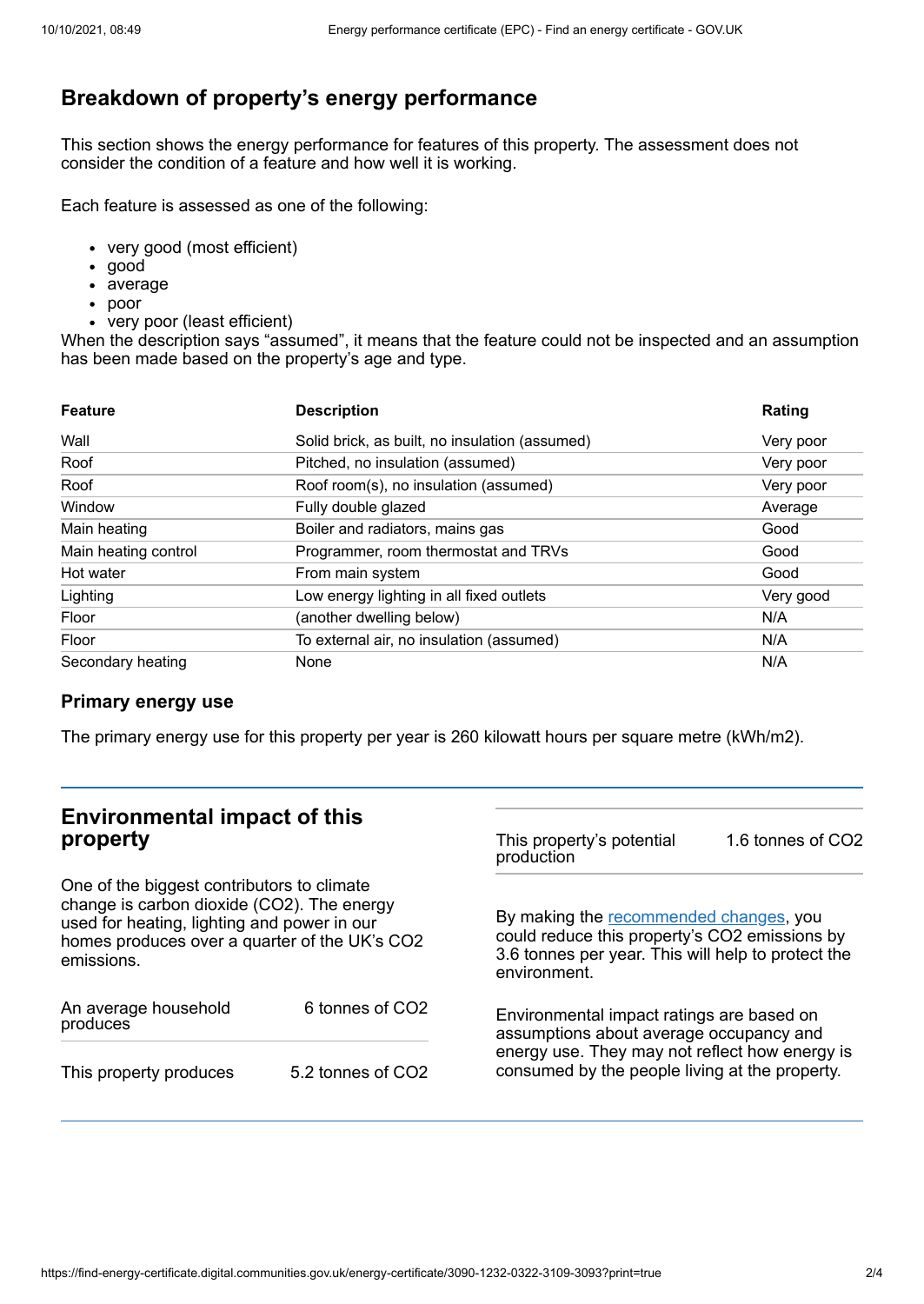# <span id="page-2-0"></span>**How to improve this property's energy performance**

Making any of the recommended changes will improve this property's energy efficiency.

If you make all of the recommended changes, this will improve the property's energy rating and score from D (60) to B (85).

| <b>Recommendation</b>                   | <b>Typical installation cost</b> | <b>Typical yearly saving</b> |
|-----------------------------------------|----------------------------------|------------------------------|
| 1. Increase loft insulation to 270 mm   | £100 - £350                      | £28                          |
| 2. Room-in-roof insulation              | £1,500 - £2,700                  | £263                         |
| 3. Internal or external wall insulation | £4.000 - £14.000                 | £131                         |
| 4. Solar water heating                  | £4,000 - £6,000                  | £30                          |
| 5. Solar photovoltaic panels            | £3,500 - £5,500                  | £358                         |

### **Paying for energy improvements**

Find energy grants and ways to save energy in your home. [\(https://www.gov.uk/improve-energy-efficiency\)](https://www.gov.uk/improve-energy-efficiency)

## **Estimated energy use and potential savings**

| Estimated yearly energy<br>cost for this property | £1057 |
|---------------------------------------------------|-------|
| Potential saving                                  | £452  |

The estimated cost shows how much the average household would spend in this property for heating, lighting and hot water. It is not based on how energy is used by the people living at the property.

The estimated saving is based on making all of the [recommendations](#page-2-0) in how to improve this property's energy performance.

For advice on how to reduce your energy bills visit Simple Energy Advice [\(https://www.simpleenergyadvice.org.uk/\)](https://www.simpleenergyadvice.org.uk/).

## **Heating use in this property**

Heating a property usually makes up the majority of energy costs.

#### **Estimated energy used to heat this property**

| Space heating | 17957 kWh per year |
|---------------|--------------------|
| Water heating | 2281 kWh per year  |

### Potential energy savings by installing insulation

| <b>Type of insulation</b> | Amount of energy saved |
|---------------------------|------------------------|
| Loft insulation           | 1442 kWh per year      |

**Solid wall insulation** 2707 kWh per year

You might be able to receive Renewable Heat Incentive payments [\(https://www.gov.uk/domestic](https://www.gov.uk/domestic-renewable-heat-incentive)renewable-heat-incentive). This will help to reduce carbon emissions by replacing your existing heating system with one that generates renewable heat. The estimated energy required for space and water heating will form the basis of the payments.